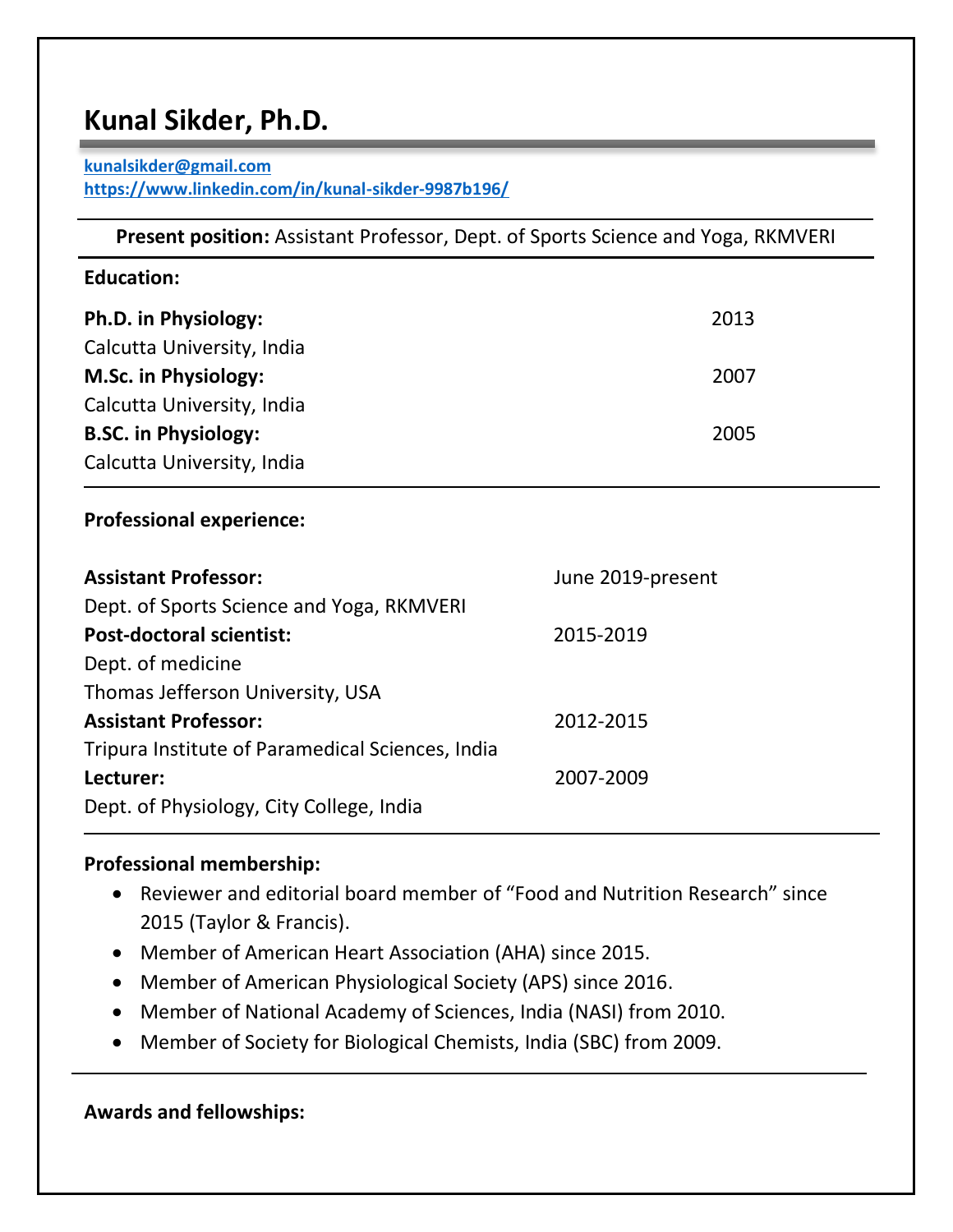- Awarded 3-year research fellowship from Dept. of Biotechnology, India (DBT) in 2009 during Ph.D. tenure.
- Awarded for best poster presentation, Dept. of Physiology, Calcutta University, India 2011.
- Awarded for third best poster presentation Dept. of Food and Nutrition, Rastraguru Surendranath College, Barasat State University, India 2011.

# **Publications:**

- 1. **Sikder, k**., Shukla, S.K, Patel, N., Singh, H. & Rafiq, K. High fat diet upregulates fatty acid oxidation and ketogenesis via intervention of PPAR-γ. Cellular Physiology and Biochemistry, DOI: 10.1159/000492091 (2018).
- 2. Shukla, S.K, **Sikder, K**., Sarkar, A., Addya, S. & Rafiq, K. Molecular network, pathway, and functional analysis of time-dependent gene changes related to cathepsin G exposure in neonatal rat cardiomyocytes. Gene 671, 58-66 (2018).
- 3. Shukla, S., K., Liu, W., **Sikder, K**., Addya, S., Sarkar, A., Wei, Y., & Rafiq, K. HMGCS2 is a key ketogenic enzyme potentially involved in type 1 diabetes with high cardiovascular risk. Scientific reports 7(1), 4590, doi:10.1038/s41598-017-04469-z (2017). (**Second authorship**)
- 4. Khan, A., **Sikder, K**., Dey, S. et al. Gossypetin ameliorates ionizing radiationinduced oxidative stress in mice liver--a molecular approach. Free radical research 49, 1173-1186, doi:10.3109/10715762.2015.1053878 (2015).
- 5. **Sikder, K**., Kesh, S. B., Das, N., Manna, K. & Dey, S. The high antioxidative power of quercetin (aglycone flavonoid) and its glycone (rutin) avert high cholesterol diet induced hepatotoxicity and inflammation in Swiss albino mice. Food & function 5, 1294-1303, doi:10.1039/c3fo60526d (2014).
- 6. **Sikder, K**., Das, N., Kesh, S. B. & Dey, S. Quercetin and beta-sitosterol prevent high fat diet induced dyslipidemia and hepatotoxicity in Swiss albino mice. Indian journal of experimental biology 52, 60-66 (2014).
- 7. Das, N. **Sikder, K**, Dey, S. et al. Quercetin alleviates inflammation after short-term treatment in high-fat-fed mice. Food & function 4, 889-898, doi:10.1039/c3fo30241e (2013).
- 8. Kesh, S. B., **Sikder, K**, Dey, S. et al. Promising role of ferulic acid, atorvastatin and their combination in ameliorating high fat diet-induced stress in mice. Life sciences 92, 938-949, doi:10.1016/j.lfs.2013.03.015 (2013).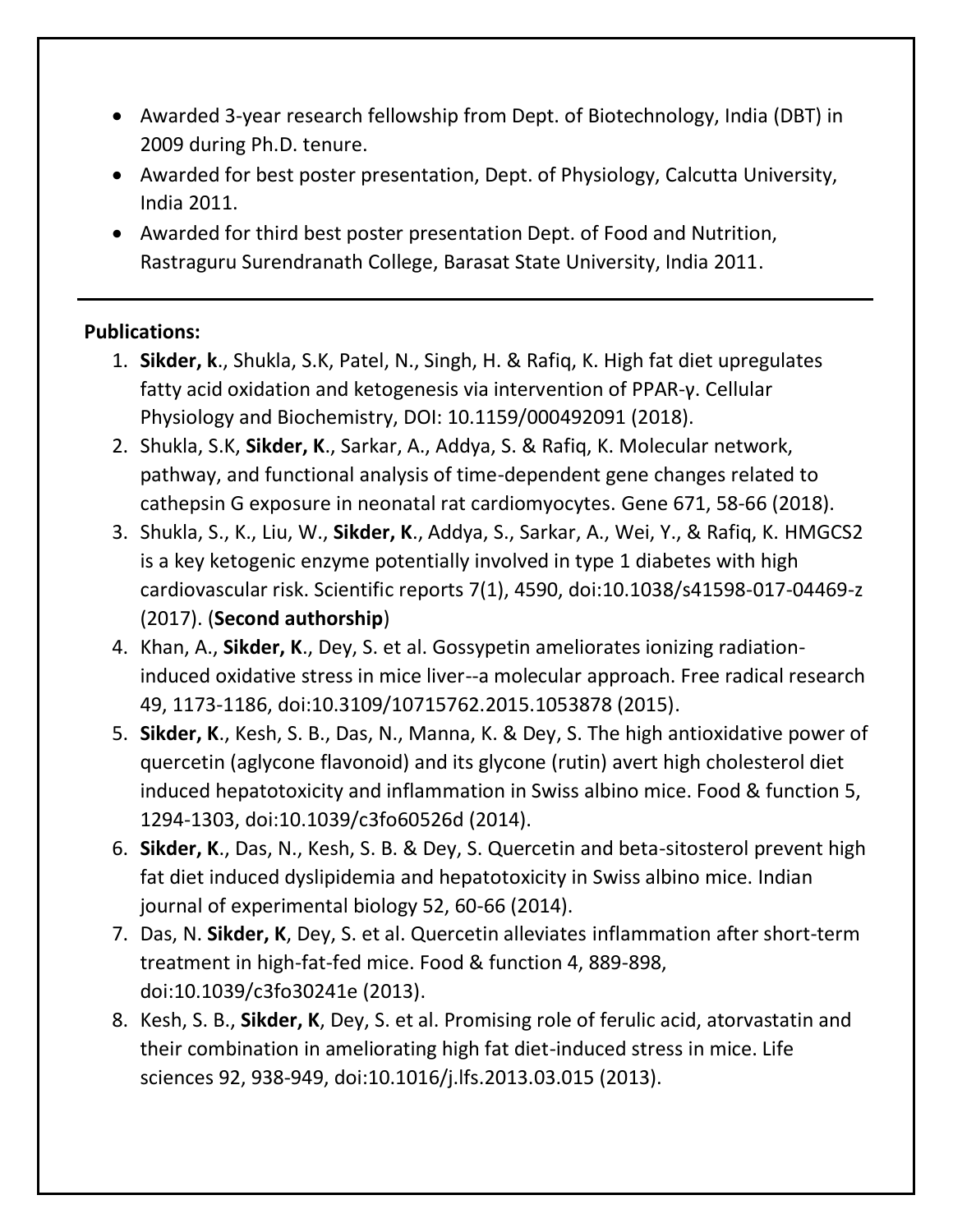- 9. **Sikder, K**., Sinha, M., Das, N., Das, D.K., Datta, S. and Dey, S. Moringa oleifera leaf extract prevents in vitro oxidative DNA damage. Asian journal of Pharmaceutical and Clinical Research 6, 92-96 (2013).
- 10. Das, N., **Sikder, K**., Ghosh, S., Fromenty, B. & Dey, S. Moringa oleifera Lam. leaf extract prevents early liver injury and restores antioxidant status in mice fed with high-fat diet. Indian journal of experimental biology 50, 404-412 (2012).

#### **Presentation of research work:**

- **Kunal Sikder**, Amrita Sarkar, Sanket Kumar Shukla, Aimee Abbott, Domenica Carrier, Carlos Barbery, Richard Pestell, and Khadija Rafiq. Inflammatory Serine Protease Inhibition Attenuates Myocyte apoptosis and cardiac dysfunction via intervention of peroxisome proliferator-activated receptor gamma-induced lipotoxicity and inflammation in high fat diet-induced diabetic cardiomyopathy. American heart association meeting, New Orleans, USA. Circulation, 2018. Vol.134, Abstract no.17161.
- Sanket Shukla, **Kunal Sikder**, Amrita Sarkar, Weijing Liu and Khadija Rafiq. Activation of the E3 ligase Cbl by neutrophil cathepsin G impairs CXC chemokine receptor 4 signaling in cardiomyocyte degeneration. Conference on experimental biology, Chicago. FASEB journal, 2017. Abstract no. 614.19.
- **Kunal Sikder**, Amrita Sarkar, Sanket Kumar Shukla, Aimee Abbott, Domenica Carrier, Carlos Barbery, Richard Pestell, and Khadija Rafiq ISP Inhibition Attenuates myocyte apoptosis and cardiac dysfunction via intervention of PPAR-γ induced lipotoxicity and inflammation in HFD-induced DCM.  $11<sup>th</sup>$  annual meeting for post-doctoral researchers at Thomas Jefferson University, Philadelphia, USA May 2017.
- Sanket Shukla, **Kunal Sikder**, Amrita Sarkar, Weijing Liu, Aimee Abbott, Carlos Barbery , Christine Pham and Khadija Rafiq. Effect of ISP inhibition on CXCR4 expression during the development of DCM. American Physiological Society meeting, Westminster, Colorado, USA, 2016. Abstract 4.31.

## **Research statement**

My academic career includes about 5 years of post-doc experience and over 4 years teaching experience. I did my doctoral research in hepatic physiology from Calcutta